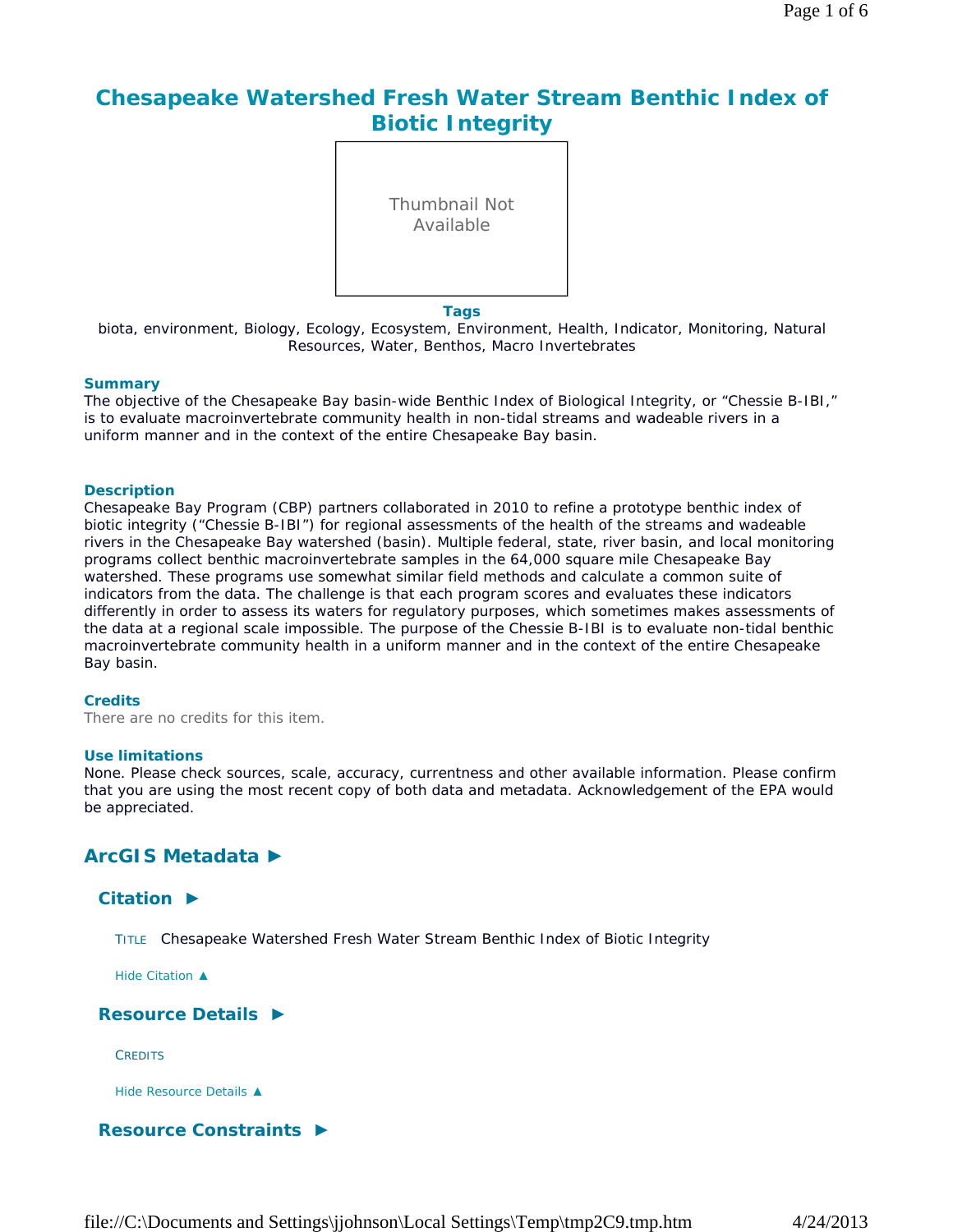#### **CONSTRAINTS**

#### LIMITATIONS OF USE

None. Please check sources, scale, accuracy, currentness and other available information. Please confirm that you are using the most recent copy of both data and metadata. Acknowledgement of the EPA would be appreciated.

*Hide Resource Constraints ▲*

# **FGDC Metadata (read-only) ►**

## **Identification ►**

CITATION

CITATION INFORMATION

ORIGINATOR EPA Chesapeake Bay Program Office

PUBLICATION DATE 2013-04-24

TITLE

Chesapeake Watershed Fresh Water Stream Benthic Index of Biotic Integrity

PUBLICATION INFORMATION

PUBLICATION PLACE Annapolis, MD

PUBLISHER Chesapeake Bay Program (CBP)

ONLINE LINKAGE http://data.chesapeakebay.net/?DB=CBP\_NTBENDB

ONLINE LINKAGE

http://www.chesapeakebay.net/data/downloads/watershed\_wide\_benthic\_invertebrate\_database ONLINE LINKAGE http://www.chesapeakebay.net

### **DESCRIPTION**

ABSTRACT

Chesapeake Bay Program (CBP) partners collaborated in 2010 to refine a prototype benthic index of biotic integrity ("Chessie B-IBI") for regional assessments of the health of the streams and wadeable rivers in the Chesapeake Bay watershed (basin). Multiple federal, state, river basin, and local monitoring programs collect benthic macroinvertebrate samples in the 64,000 square mile Chesapeake Bay watershed. These programs use somewhat similar field methods and calculate a common suite of

indicators from the data. The challenge is that each program scores and evaluates these indicators differently in order to assess its waters for regulatory purposes, which sometimes makes assessments of the data at a regional scale impossible. The purpose of the Chessie B-IBI is to evaluate non-tidal benthic macroinvertebrate community health in a uniform manner and in the context of the entire Chesapeake Bay basin.

PURPOSE

The objective of the Chesapeake Bay basin-wide Benthic Index of Biological Integrity, or "Chessie B-IBI," is to evaluate macroinvertebrate community health in non-tidal streams and wadeable rivers in a uniform manner and in the context of the entire Chesapeake Bay basin.

```
TIME PERIOD OF CONTENT
```
TIME PERIOD INFORMATION RANGE OF DATES/TIMES

BEGINNING DATE 2000-01-01

ENDING DATE 2010-12-31

CURRENTNESS REFERENCE

Ground condition

**STATUS** 

PROGRESS Complete MAINTENANCE AND UPDATE FREQUENCY As needed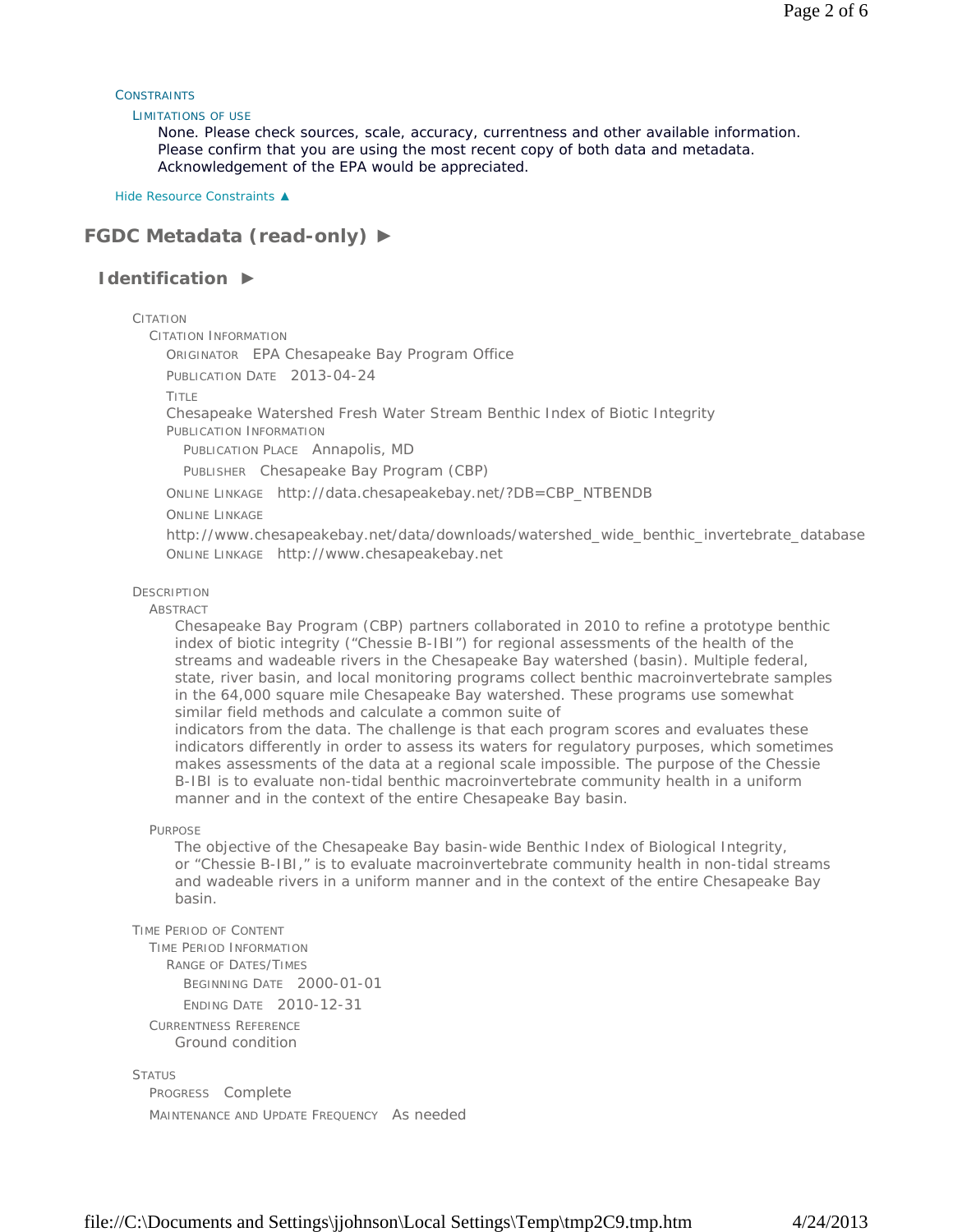```
SPATIAL DOMAIN 
  BOUNDING COORDINATES 
    WEST BOUNDING COORDINATE -80.4381
    EAST BOUNDING COORDINATE - 74.62521
    NORTH BOUNDING COORDINATE 42.884166 
    SOUTH BOUNDING COORDINATE 36.7077
KEYWORDS 
  THEME 
    THEME KEYWORD THESAURUS ISO 19115 Topic Category 
    THEME KEYWORD biota 
    THEME KEYWORD environment
  THEME 
    THEME KEYWORD THESAURUS EPA GIS Keyword Thesaurus 
    THEME KEYWORD Biology 
    THEME KEYWORD Ecology 
    THEME KEYWORD Ecosystem 
    THEME KEYWORD Environment 
    THEME KEYWORD Health 
    THEME KEYWORD Indicator 
    THEME KEYWORD Monitoring 
    THEME KEYWORD Natural Resources 
    THEME KEYWORD Water
  THEME
    THEME KEYWORD THESAURUS User 
    THEME KEYWORD Benthos 
    THEME KEYWORD Macro Invertebrates
  PLACE 
    PLACE KEYWORD THESAURUS None
    PLACE KEYWORD Chesapeake Bay 
    PLACE KEYWORD Delaware
    PLACE KEYWORD Maryland 
    PLACE KEYWORD New York 
    PLACE KEYWORD Pennsylvania
    PLACE KEYWORD Virginia 
    PLACE KEYWORD Washington DC
    PLACE KEYWORD West Virginia
ACCESS CONSTRAINTS
USE CONSTRAINTS
POINT OF CONTACT 
  CONTACT INFORMATION 
    CONTACT PERSON PRIMARY 
      CONTACT PERSON Peter Tango 
   None.
   None. Please check sources, scale, accuracy, currentness and other available information. 
   Please confirm that you are using the most recent copy of both data and metadata. 
   Acknowledgement of the EPA would be appreciated.
```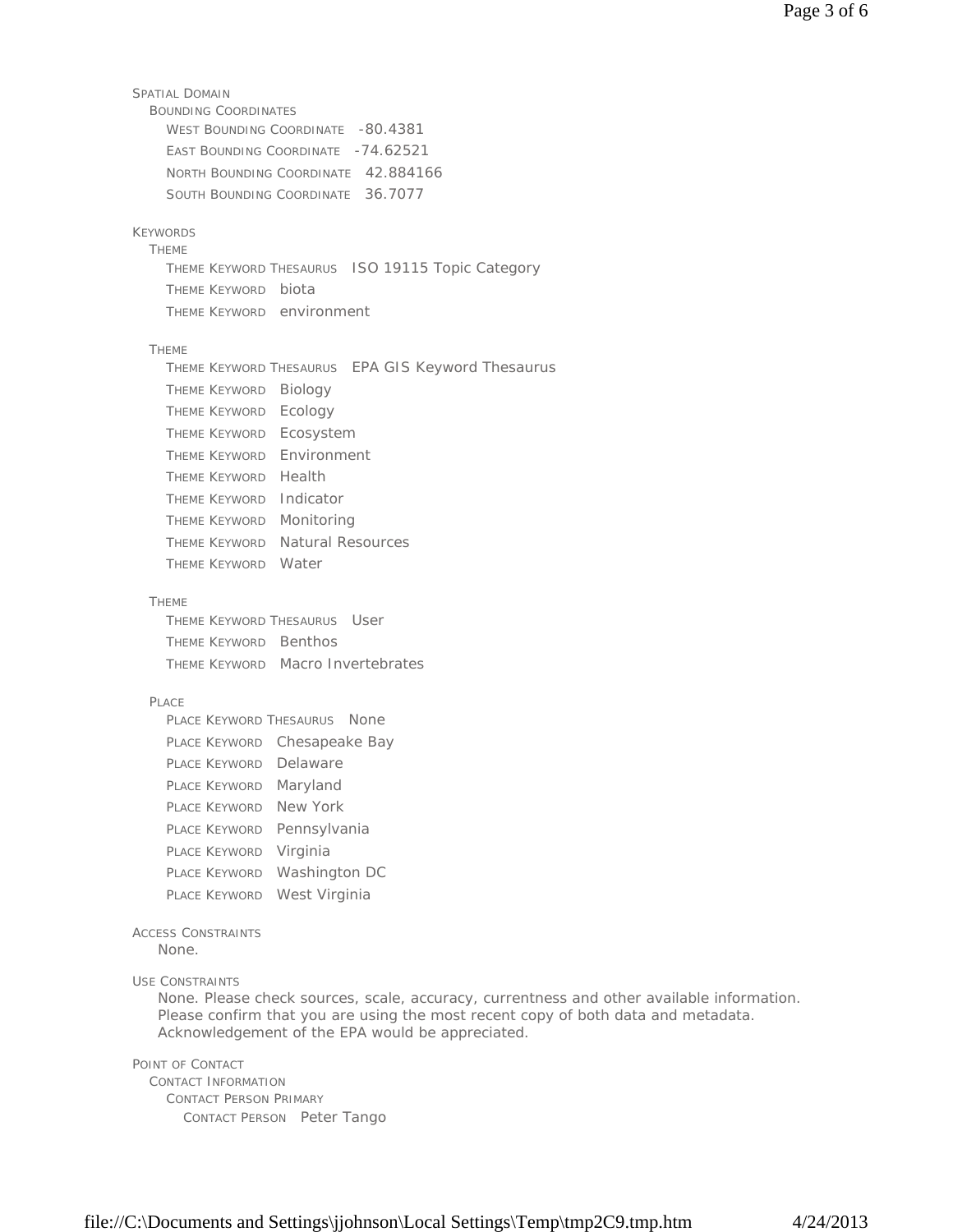CONTACT ORGANIZATION U.S. Environmental Protection Agency, Chesapeake Bay Program CONTACT POSITION Monitoring Coordinator CONTACT ADDRESS ADDRESS TYPE mailing and physical address ADDRESS 410 Severn Ave, Suite 109 CITY Annapolis STATE OR PROVINCE MD POSTAL CODE 21403

CONTACT VOICE TELEPHONE 410-267-9875 CONTACT FACSIMILE TELEPHONE 410-267-5777 CONTACT ELECTRONIC MAIL ADDRESS Ptango@chesapeakebay.net CONTACT INSTRUCTIONS http://www.chesapeakebay.net

SECURITY INFORMATION SECURITY CLASSIFICATION SYSTEM FIPS Pub 199 SECURITY CLASSIFICATION No Confidentiality SECURITY HANDLING DESCRIPTION Standard Technical Controls

*Hide Identification ▲*

## **Data Quality ►**

LOGICAL CONSISTENCY REPORT Not Applicable

COMPLETENESS REPORT Unknown

POSITIONAL ACCURACY HORIZONTAL POSITIONAL ACCURACY HORIZONTAL POSITIONAL ACCURACY REPORT Data were collected using methods that are accurate to within 6-25 meters (EPA National Geospatial Data Policy [NGDP] Accuracy Tier 3). For more information, please see EPA's NGDP at http://epa.gov/geospatial/policies.html

LINEAGE PROCESS STEP PROCESS DESCRIPTION Indicators are calulated on an as needed bases

PROCESS DATE 2012-06-22

*Hide Data Quality ▲*

## **Spatial Reference ►**

HORIZONTAL COORDINATE SYSTEM DEFINITION GEOGRAPHIC LATITUDE RESOLUTION 0.000001 LONGITUDE RESOLUTION 0.000001 GEOGRAPHIC COORDINATE UNITS Decimal degrees

GEODETIC MODEL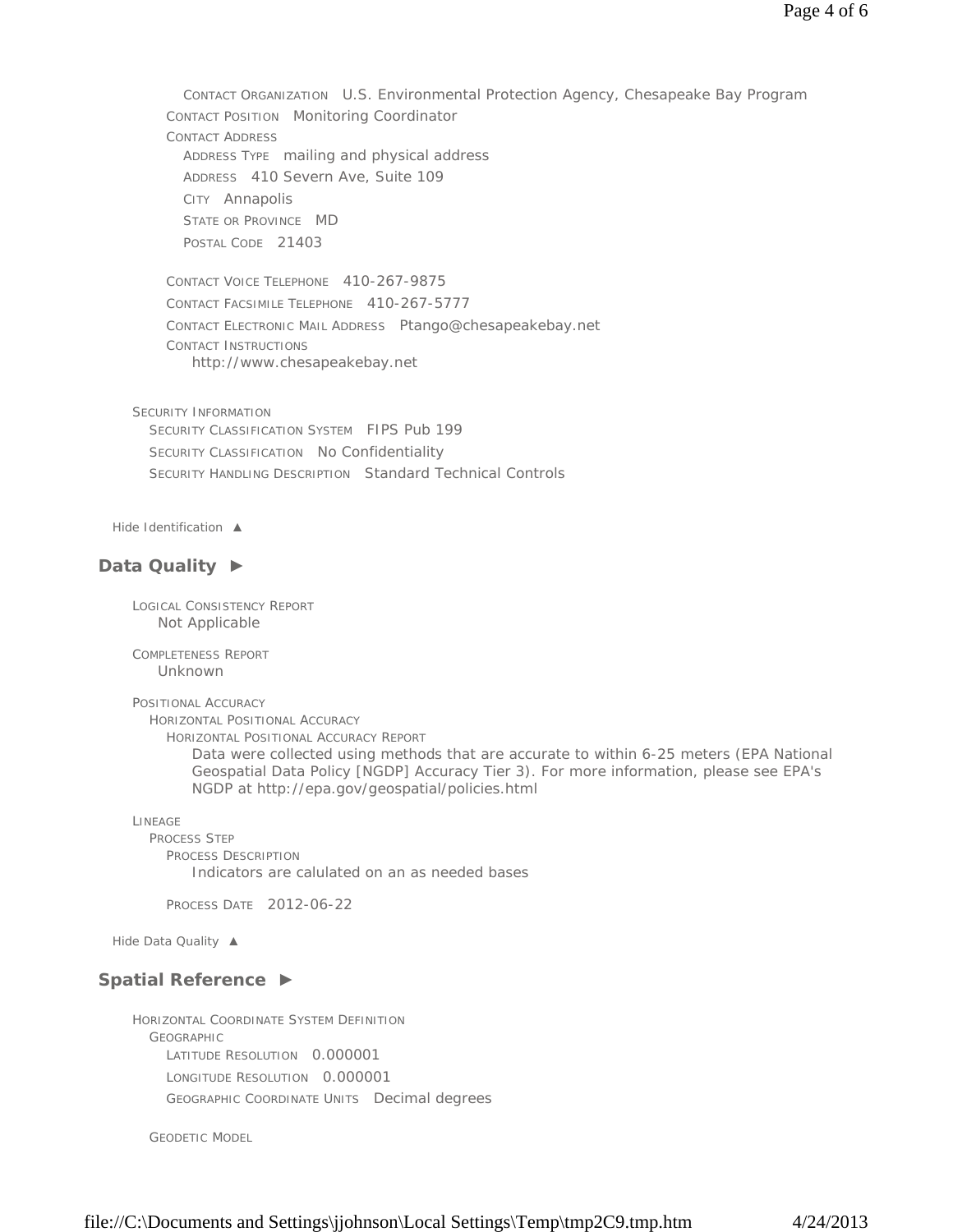HORIZONTAL DATUM NAME North American Datum of 1983 ELLIPSOID NAME Geodetic Reference System 1980 SEMI-MAJOR AXIS 6378137.000000 DENOMINATOR OF FLATTENING RATIO 298.257222

*Hide Spatial Reference ▲*

## **Distribution Information ►**

#### **DISTRIBUTOR**

CONTACT INFORMATION CONTACT PERSON PRIMARY CONTACT PERSON Peter Tango CONTACT ORGANIZATION U.S. Environmental Protection Agency, Chesapeake Bay Program CONTACT POSITION Monitoring Coordinator CONTACT ADDRESS ADDRESS TYPE mailing and physical address ADDRESS 410 Severn Ave, Suite 109 CITY Annapolis STATE OR PROVINCE MD POSTAL CODE 21403

CONTACT VOICE TELEPHONE 410-267-9875 CONTACT FACSIMILE TELEPHONE 410-267-5777 CONTACT ELECTRONIC MAIL ADDRESS Ptango@chesapeakebay.net CONTACT INSTRUCTIONS http://www.chesapeakebay.net

RESOURCE DESCRIPTION Downloadable Data DISTRIBUTION LIABILITY

I, the data requester, agree to acknowledge the Chesapeake Bay Program and any other agencies and institutions as specified by the Chesapeake Bay Program Office as data providers. I agree to credit the data originators in any publications, reports or presentations generated from this data. I also accept that, although these data have been processed successfully on a computer system at the Chesapeake Bay Program, no warranty expressed or implied is made regarding the accuracy or utility of the data on any other system or for general or scientific purposes, nor shall the act of distribution constitute any such warranty. This disclaimer applies both to individual use of the data and aggregate use with other data. It is strongly recommended that careful attention be paid to the contents of the data documentation file associated with these data. The Chesapeake Bay Program shall not be held liable for improper or incorrect use of the data described and/or contained herein.

*Hide Distribution Information ▲*

## **Metadata Reference ►**

METADATA DATE 2013-04-24 METADATA FUTURE REVIEW DATE 2017-04-24 METADATA CONTACT CONTACT INFORMATION CONTACT PERSON PRIMARY CONTACT PERSON Peter Tango CONTACT ORGANIZATION U.S. Environmental Protection Agency, Chesapeake Bay Program CONTACT POSITION Monitoring Coordinator